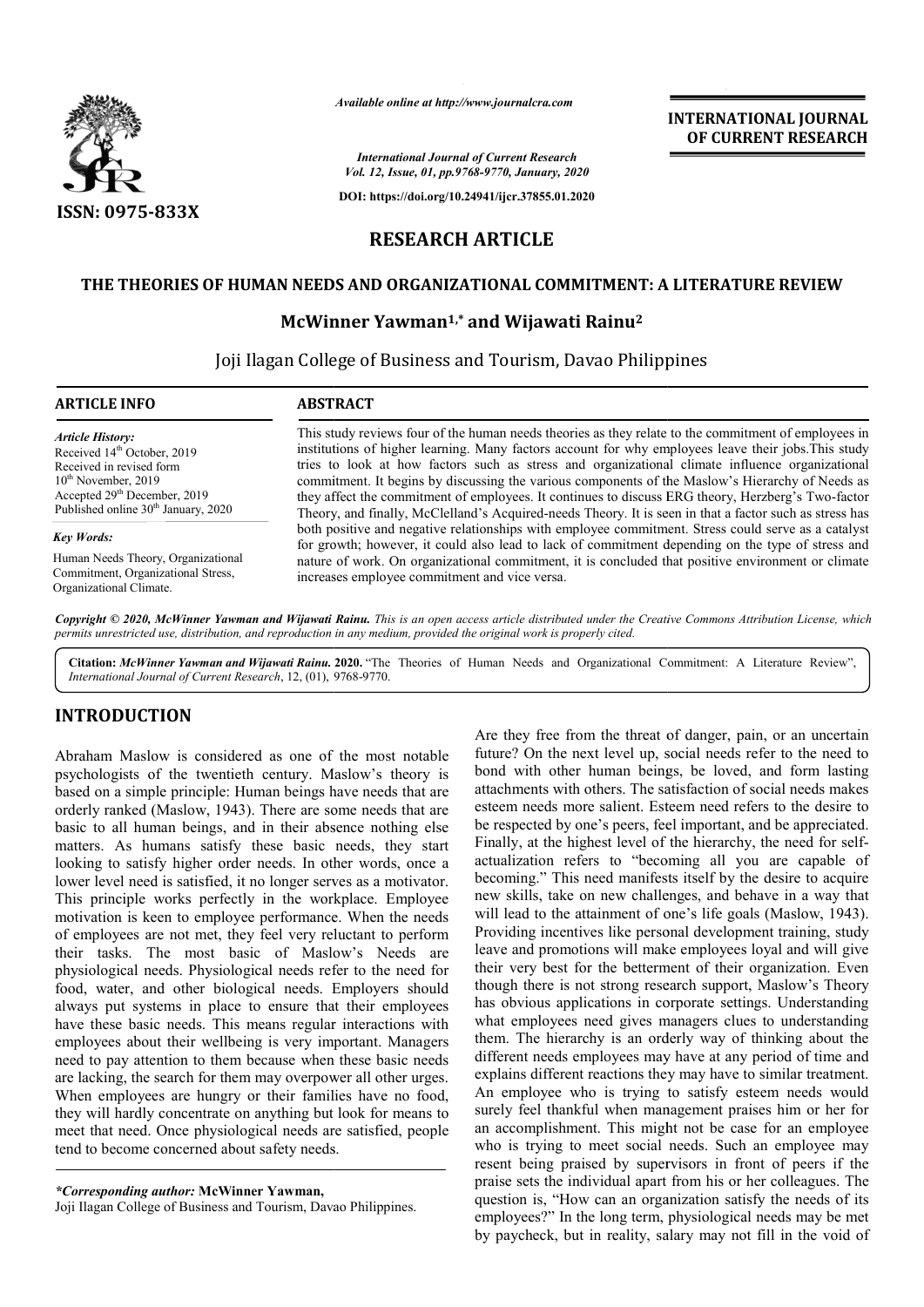needs such as safety and esteem as well. The provision of incentives like health insurance and company-sponsored retirement plans, as well as offering job security will help meet safety needs. Employers and managers could meet the social needs of their employees by providing a friendly working environment with good collaboration and proper communication channels. Social needs could also be met by setting up clear promotion and career path for employees; recognizing employees' accomplishments, and conferring job titles that communicate to the employees that they have achieved high status within the organization. These tools will automatically boost their esteem and increase their sense of belonging. By making the effort to satisfy the different needs of each employee, organizations may realize a highly motivated workforce.

Zameer, Alireza, Nisar, and Amir (2014) confirm that there are several key elements which can enhance the commitment of employees towards an organization. The factors included salaries and wages, job security, promotion, and bonus. These factors make employees exert high levels of efforts and devote their full energies to accomplish given tasks when they feel that such efforts will be given rewards by the management. In a recent study, Ahmad, Bibi, and Majid (2017) investigated various issues of teachers' motivation in the public sector of Higher Educational Institutions in Pakistan. The findings of the research showed that although compensation packages and financial incentives are important factors for employees in the competitive market environment of the higher education sector, some other factors like job design, working environment, performance management system, and training and development are also significant.

**ERG (Existence, Relatedness, Growth) Theory:** ERG theory, developed by Clayton Alderfer, is a variation of Maslow's Hierarchy of Needs. Alderfer proposed that basic human needs may be grouped under three categories: existence, relatedness, and growth. The author explains Existence as a need which corresponds to Maslow's physiological and safety needs. Relatedness is the same as Maslow's social needs, and Growth as explained by Alderfer refers to Maslow's esteem and self-actualization need (Alderfer, 1969). Unlike Maslow's Needs Theory, ERG theory does not rank human needs in any particular hierarchy. It states that more than one human need may exist at a given time. The theory suggests that individuals who are putting in efforts to meet one need may have other needs as well. For example, an employee who is failing to reach career goals and growth may end up spending more time with co-workers chatting. The implication of this theory is that employees are driven by multiple needs at any given time therefore the needs must be recognized by management so as to understand employee behavior and properly motivate them. This is to say that organizations should focus on meeting multiple needs of their employees at the same time to keep them motivated most of the time.

**The Two-Factor Theory:** Frederick Herzberg answered the question of motivation by asking individuals what satisfies and dissatisfies them with their jobs. After this, he came to the conclusion that an aspect of a work environment that satisfies employees is very different from an aspect that dissatisfies them (Herzberg, Mausner, & Snyderman, 1959; Herzberg, 1965). Herzberg called these factors that cause employee dissatisfaction as "hygiene" factors.

Hygiene factors include supervision, working conditions, company policies, safety, salary, and job security. In contrast, according to Herzberg's research, motivators are the conditions that really motivate employees to give their very best. These factors are inherent to the job, and they include achievement, recognition, interesting work, and increased responsibilities (Cummings &Elsalmi, 1968; House &Wigdor, 1967). This theory can be a great tool to employers as it points out that improving the environment is a great way for motivating employees. However, the theory encourages employers not only focus on hygiene factors, they should also provide employees opportunities to perform challenging work, greater responsibilities, advancement opportunities, and a job in which those who work under them will feel accomplished.

**Acquired-Needs Theory:** In David McClelland's Acquiredneeds Theory, people have three types of needs. These needs are the need for achievement, the need for affiliation, and the need for power. According McClelland, all people possess a blend of these needs, and the greatest needs influence employee behavior. McClelland made use the Thematic Apperception Test (TAT) to assess people's dominant needs (Spangler, 1992). In this method, the researcher presented the participants with pictures, asked them observe it and write a story about it. The assumption is that the stories that will be written based on the photos will portray what motivates the participants (Mueller, 2010). For instance if the story a participant creates in relation to the picture contains elements like making plans to be with friends or family, the participant may have a high need for affiliation.

In management, when there is a high need for affiliation, it could be disadvantageous as these employees who have a need for affiliation tend to be overly concerned about how they are perceived by others and may find it difficult to give employees critical feedback or discipline poor performers. This could create a bad working environment and cause high performers to leave the organization (Spreier, 2006). The Acquired-Needs has important implications for the motivation of employees. Employers and managers need to well understand the main needs of their employees to be able to motivate them. Employees who have a high need for achievement respond to goals; those who have power needs would try to rule over their colleagues. Employees with affiliation needs would usually seek the approval of their colleagues and supervisors. Lastly, employees who have a high drive for achievement usually experience difficulties with management as they tend to think that the common pitfalls of management may affect their effectiveness.

#### **REFERENCES**

- Ahmad, A., Bibi, P., & Majid, A. 2017. The impact of training & development and transformational leadership over organizational commitment among academic staff in public tertiary institutions: The buffering role of coworker support. International Journal of Economic Perspectives, 11(1), 417-432.
- Alderfer, C. P. 1969. An empirical test of a new theory of human needs. Organizational Behavior and Human Performance, 4, 142–175.
- Cummings, L. L., &Elsalmi, A. M. 1968. Empirical research on the bases and correlates of managerial motivation: A review of the literature. Psychological Bulletin, 70(2), 127- 144.